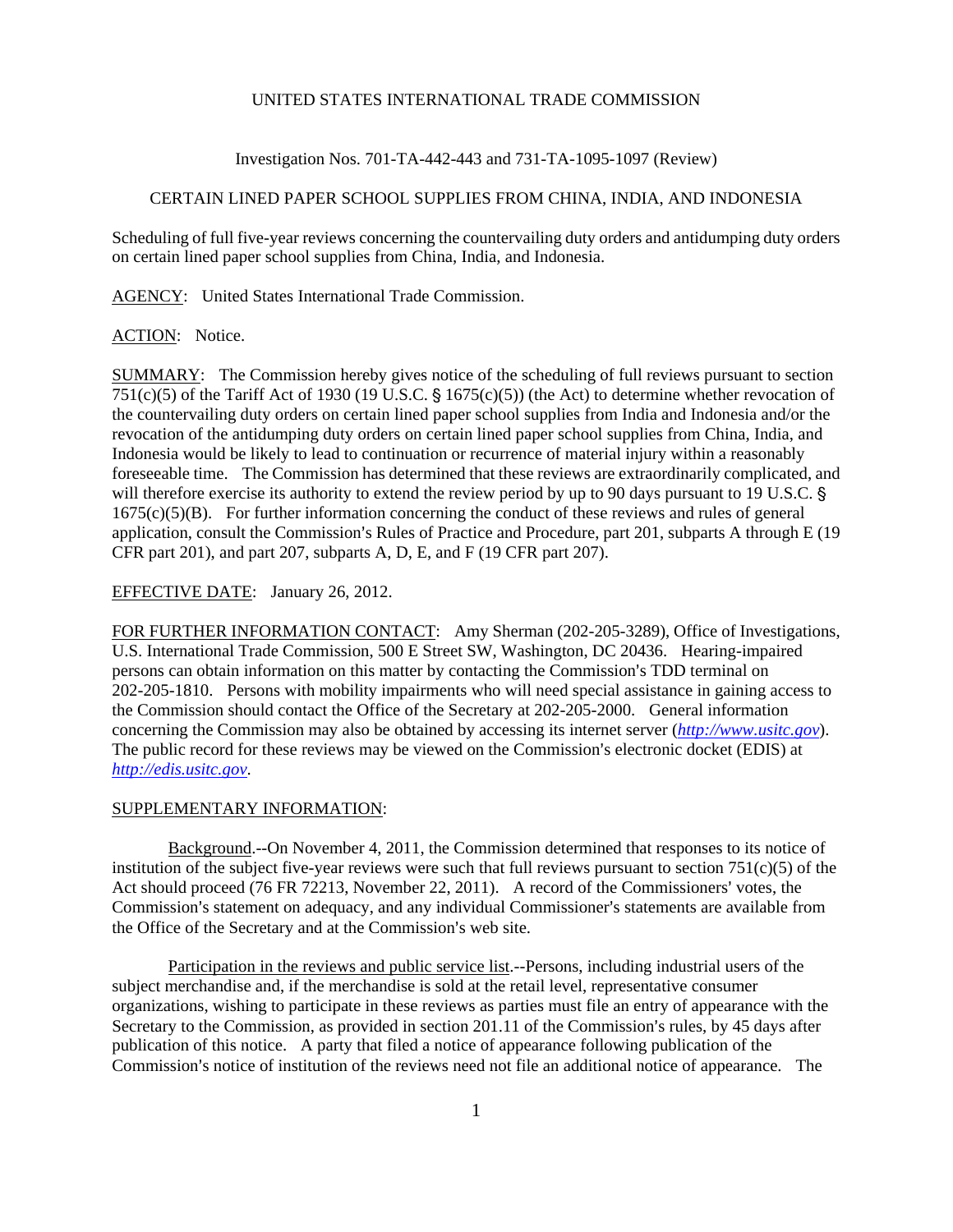Secretary will maintain a public service list containing the names and addresses of all persons, or their representatives, who are parties to the reviews.

Limited disclosure of business proprietary information (BPI) under an administrative protective order (APO) and BPI service list.--Pursuant to section  $207.7(a)$  of the Commission's rules, the Secretary will make BPI gathered in these reviews available to authorized applicants under the APO issued in the reviews, provided that the application is made by 45 days after publication of this notice. Authorized applicants must represent interested parties, as defined by 19 U.S.C.  $\S$  1677(9), who are parties to the reviews. A party granted access to BPI following publication of the Commission's notice of institution of the reviews need not reapply for such access. A separate service list will be maintained by the Secretary for those parties authorized to receive BPI under the APO.

Staff report.--The prehearing staff report in these reviews will be placed in the nonpublic record on May 22, 2012, and a public version will be issued thereafter, pursuant to section 207.64 of the Commission's rules.

Hearing.--The Commission will hold a hearing in connection with the reviews beginning at 9:30 a.m. on June 12, 2012, at the U.S. International Trade Commission Building. Requests to appear at the hearing should be filed in writing with the Secretary to the Commission on or before June 6, 2012. A nonparty who has testimony that may aid the Commission's deliberations may request permission to present a short statement at the hearing. All parties and nonparties desiring to appear at the hearing and make oral presentations should attend a prehearing conference to be held at 9:30 a.m. on June 8, 2012, at the U.S. International Trade Commission Building. Oral testimony and written materials to be submitted at the public hearing are governed by sections  $201.6(b)(2)$ ,  $201.13(f)$ ,  $207.24$ , and  $207.66$  of the Commission's rules. Parties must submit any request to present a portion of their hearing testimony in camera no later than 7 business days prior to the date of the hearing.

Written submissions.--Each party to the reviews may submit a prehearing brief to the Commission. Prehearing briefs must conform with the provisions of section 207.65 of the Commission's rules; the deadline for filing is June 1, 2012. Parties may also file written testimony in connection with their presentation at the hearing, as provided in section 207.24 of the Commission's rules, and posthearing briefs, which must conform with the provisions of section 207.67 of the Commission's rules. The deadline for filing posthearing briefs is June 21, 2012; witness testimony must be filed no later than three days before the hearing. In addition, any person who has not entered an appearance as a party to the reviews may submit a written statement of information pertinent to the subject of the reviews on or before June 21, 2012. On July 23, 2012, the Commission will make available to parties all information on which they have not had an opportunity to comment. Parties may submit final comments on this information on or before July 25, 2012, but such final comments must not contain new factual information and must otherwise comply with section 207.68 of the Commission's rules. All written submissions must conform with the provisions of section 201.8 of the Commission's rules; any submissions that contain BPI must also conform with the requirements of sections 201.6, 207.3, and 207.7 of the Commission's rules. Please be aware that the Commission's rules with respect to electronic filing have been amended. The amendments took effect on November 7, 2011. See 76 Fed. Reg. 61937 (Oct. 6, 2011) and the newly revised Commission's Handbook on E-Filing, available on the Commission's web site at http://edis.usitc.gov.

Additional written submissions to the Commission, including requests pursuant to section 201.12 of the Commission's rules, shall not be accepted unless good cause is shown for accepting such submissions, or unless the submission is pursuant to a specific request by a Commissioner or Commission staff.